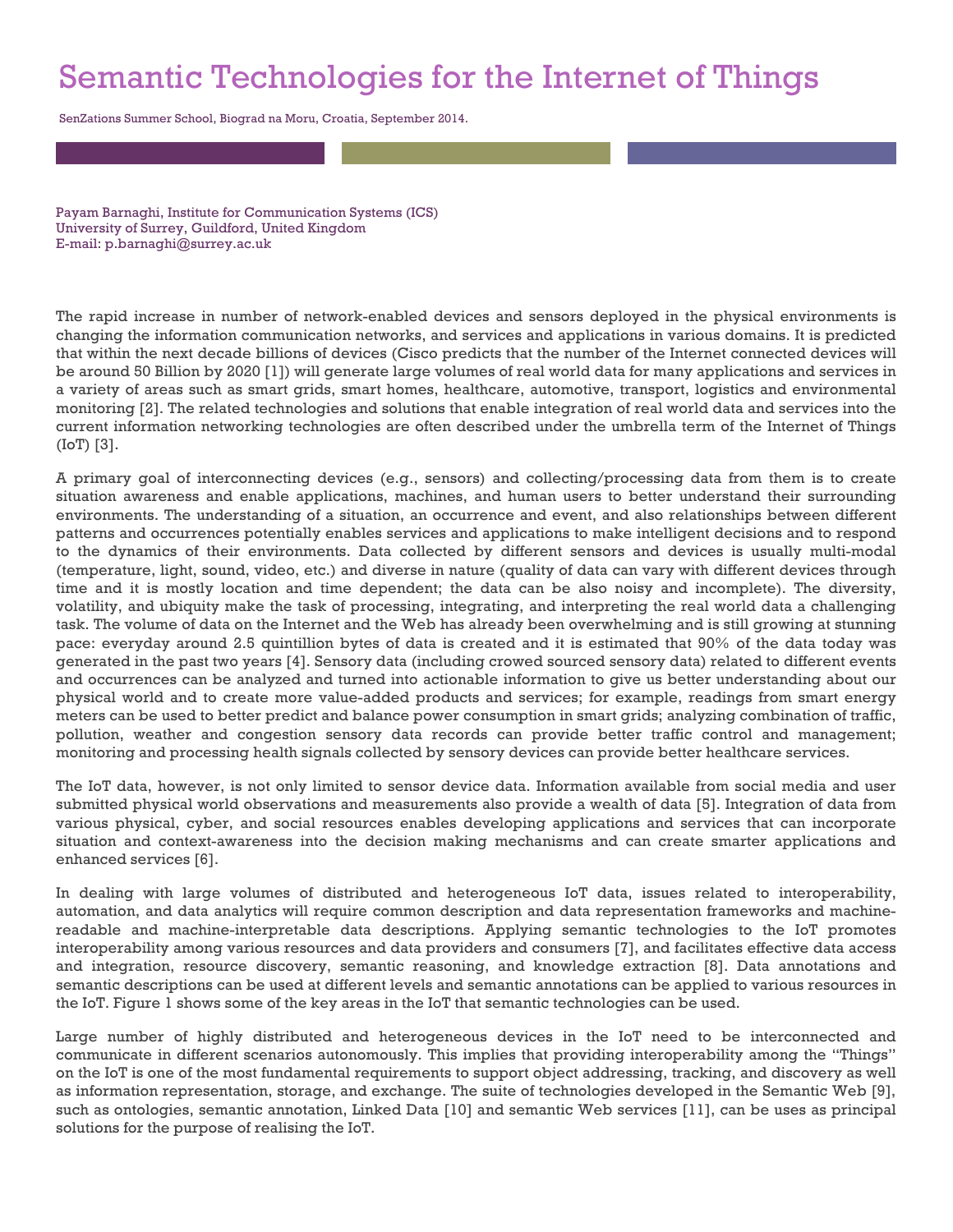



## **Semantic technologies and annotation models**

The main description models for the Semantic Web include the Resource Description Framework  $\rm (RDF)^1_{\rm }$  and the Web Ontology Language  $(OWL)^2$  is based on description logic and facilitates construction of ontologies for different domains. Semantic data can be accessed by software agents for query, reasoning and analysis purposes to derive additional knowledge from the represented data. There are also common software tools and open libraries such as Jena [12] and Sesame [13] to work with semantic data.

The W3C Incubator group on Semantic Sensor Networks has developed an ontology for describing sensors and sensor network resources that is SSN ontology [14], [15]. The ontology provides a high-level schema to describe sensor devices, their operation and management, observation and measurement data, and process related attributes of sensors. It has received consensus of the community and has been adopted in several projects [8]. To model the observation and measurement data produced by the sensors, the SSN ontology can be used along with other ontologies such as the Quantity Kinds and Units ontology $^3$  and the SWEET ontology $^4$ . The SSN ontology has also been used with domain ontologies to develop various smart Things ontologies [14]. Semantic annotations can describe IoT resources, services and related processes. However, often there is no direct association to the domain knowledge in the core models that describe the IoT data. Different resources, including observation and measurement data, also need to be associated with each other to add meaning to the IoT data. Effective reasoning and processing mechanisms for the IoT data, and making it interoperable through different domains, requires accessing domain knowledge and relating semantically enriched descriptions to other entities and/or existing data (on the Web). Linked Data is an approach to relate different resources and is currently adopted on the Web. The four principles, or best practices, of publishing data as linked data includes [10]:

- Using URI's as names for things; everything is addressed using unique URI's.
- Using HTTP URI's to enable people to look up those names; all the URI's are accessible via HTTP interfaces.
- Providing useful RDF information related to URI's that are looked up by machine or people;
- Linking the URI's to other URI's.

The current linked open data<sup>5</sup> effort on the Web provides a large of number of interlinked data represented in RDF accessible via common standard interfaces. The linked data approach is also applied to the IoT domain by providing semantic data and linking it to other domain dependent resources such as location information and semantic tags; e.g. the work described in [16]. The linked data approach enables resources described via different models and

 $1$  http://www.w3.org/RDF/

<sup>2</sup> http://www.w3.org/2001/sw/wiki/OWL

 $^3$  http://www.w3.org/2005/Incubator/ssn/ssnx/qu/qu-rec20.html  $^4$  http://sweet.jpl.nasa.gov/ontology/

<sup>5</sup> http://linkeddata.org/